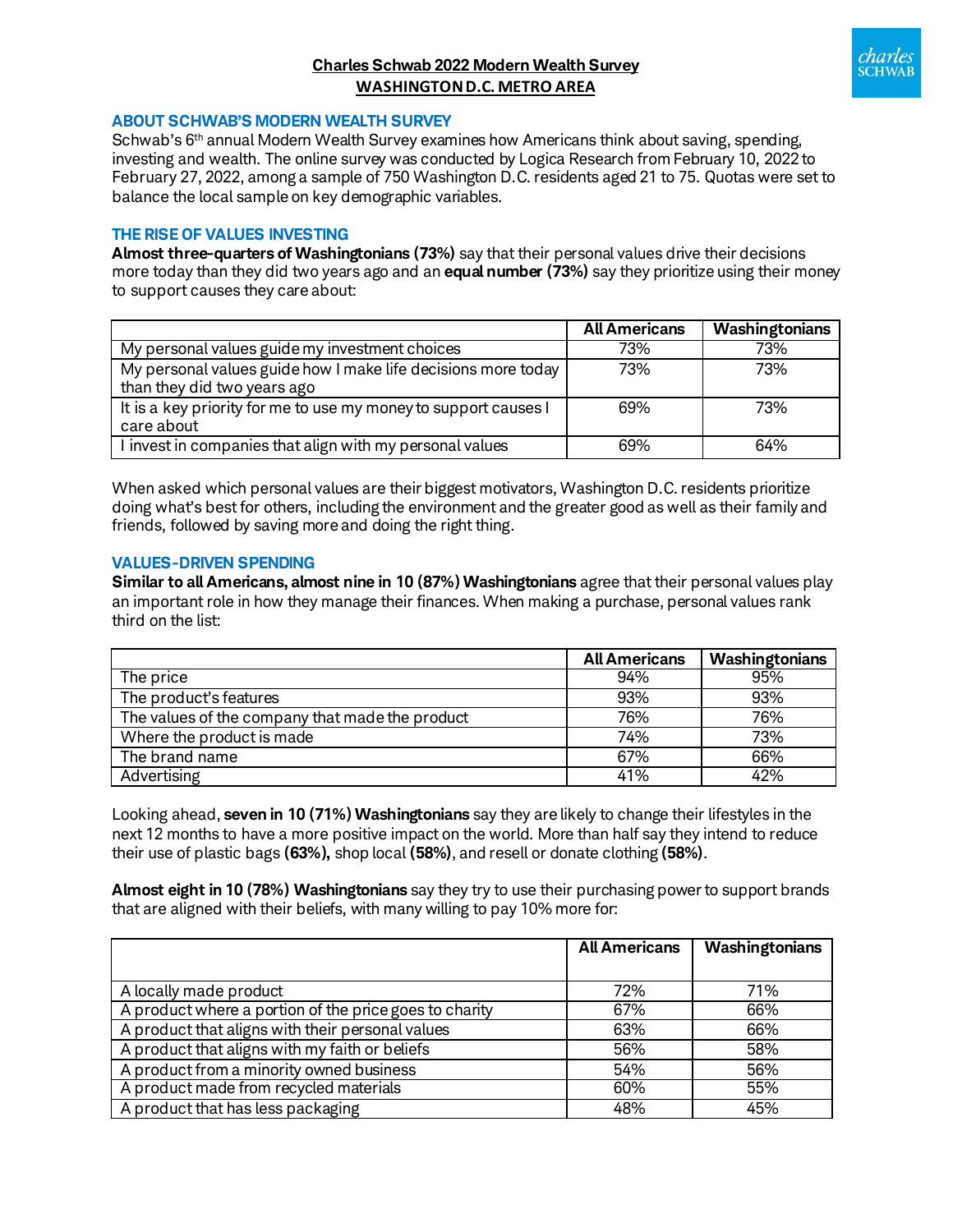

# **Charles Schwab 2022 Modern Wealth Survey WASHINGTON D.C. METRO AREA**

### **VALUES-DRIVEN INVESTING**

**Almost three quarters (73%)** of Washington D.C. investors agree that their values guide their investment choices, with the following factors influencing investing decisions, among others:

|                                                                            | <b>All Americans</b> | <b>Washingtonians</b> |
|----------------------------------------------------------------------------|----------------------|-----------------------|
| Company performance                                                        | 96%                  | 98%                   |
| <b>Risk</b>                                                                | 94%                  | 95%                   |
| <b>Stock Price</b>                                                         | 93%                  | 92%                   |
| The expected dividends                                                     | 92%                  | 91%                   |
| Company reputation                                                         | 91%                  | 91%                   |
| Diversification, how the fund or company fits into my overall<br>portfolio | 90%                  | 90%                   |
| The sector or the industry                                                 | 86%                  | 82%                   |
| Corporate values                                                           | 81%                  | 82%                   |
| How the company treats its employees                                       | 81%                  | 74%                   |

### **PRIORITIZING VALUES IN THE WORKPLACE**

**Similar to all Americans, nine in ten (92%) Washington D.C.-based workers** say that it is important for them to feel fulfilled by their work:

|                                                           | <b>All Americans</b> | Washingtonians |
|-----------------------------------------------------------|----------------------|----------------|
| It is important to me to be fulfilled by my work          | 89%                  | 92%            |
| Having colleagues and co-workers who respect my personal  | 85%                  | 88%            |
| values is important to me                                 |                      |                |
| My personal values guide how I manage my career           | 84%                  | 86%            |
| I chose my career path based on my personal values and    | 74%                  | 77%            |
| affinities                                                |                      |                |
| I chose my employer based on their values                 | 63%                  | 66%            |
| My work defines who I am                                  | 56%                  | 58%            |
| I would work for a lower salary for a company that better | 59%                  | 50%            |
| represents my personal values or interests                |                      |                |

When looking at the factors that influence Washington D.C. workers' decisions when it comes to selecting a new job, salary and work life balance are the top factors. Sharing similar values is higher than job title. Other influential factors include:

|                                                            | <b>All Americans</b> | Washingtonians |
|------------------------------------------------------------|----------------------|----------------|
| The salary                                                 | 93%                  | 96%            |
| Work life balance                                          | 93%                  | 94%            |
| The hours                                                  | 92%                  | 94%            |
| The employee benefits (Healthcare, $401(k), $ )            | 89%                  | 90%            |
| The flexibility of where I work (office, home, anywhere)   | 87%                  | 88%            |
| Opportunity for advancement                                | 84%                  | 87%            |
| The company's values/mission align with my personal values | 83%                  | 84%            |
| Working with people who share my values                    | 78%                  | 81%            |
| The stock options or equity compensation                   | 63%                  | 65%            |
| The job title                                              | 54%                  | 57%            |